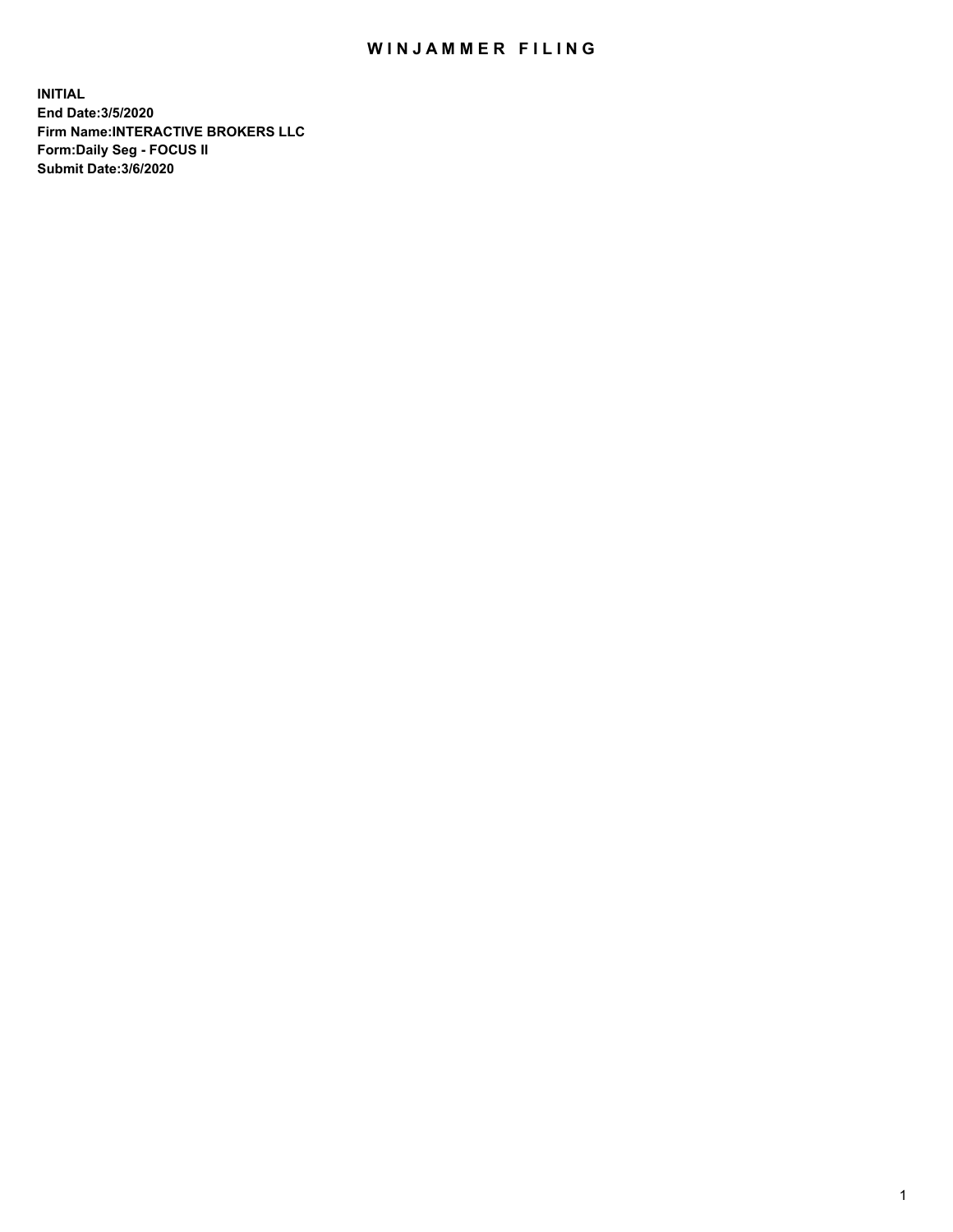**INITIAL End Date:3/5/2020 Firm Name:INTERACTIVE BROKERS LLC Form:Daily Seg - FOCUS II Submit Date:3/6/2020 Daily Segregation - Cover Page**

| Name of Company                                                                                                                                                                                                                                                                                                                | <b>INTERACTIVE BROKERS LLC</b>                                                                  |
|--------------------------------------------------------------------------------------------------------------------------------------------------------------------------------------------------------------------------------------------------------------------------------------------------------------------------------|-------------------------------------------------------------------------------------------------|
| <b>Contact Name</b>                                                                                                                                                                                                                                                                                                            | James Menicucci                                                                                 |
| <b>Contact Phone Number</b>                                                                                                                                                                                                                                                                                                    | 203-618-8085                                                                                    |
| <b>Contact Email Address</b>                                                                                                                                                                                                                                                                                                   | jmenicucci@interactivebrokers.c<br>om                                                           |
| FCM's Customer Segregated Funds Residual Interest Target (choose one):<br>a. Minimum dollar amount: : or<br>b. Minimum percentage of customer segregated funds required:% ; or<br>c. Dollar amount range between: and; or<br>d. Percentage range of customer segregated funds required between:% and%.                         | $\overline{\mathbf{0}}$<br>$\overline{\mathbf{0}}$<br>155,000,000 245,000,000<br>0 <sub>0</sub> |
| FCM's Customer Secured Amount Funds Residual Interest Target (choose one):<br>a. Minimum dollar amount: ; or<br>b. Minimum percentage of customer secured funds required:% ; or<br>c. Dollar amount range between: and; or<br>d. Percentage range of customer secured funds required between:% and%.                           | $\frac{0}{0}$<br>80,000,000 120,000,000<br>00                                                   |
| FCM's Cleared Swaps Customer Collateral Residual Interest Target (choose one):<br>a. Minimum dollar amount: ; or<br>b. Minimum percentage of cleared swaps customer collateral required:% ; or<br>c. Dollar amount range between: and; or<br>d. Percentage range of cleared swaps customer collateral required between:% and%. | $\overline{\mathbf{0}}$<br>$\underline{\mathbf{0}}$<br>0 <sub>0</sub><br>0 <sub>0</sub>         |

Attach supporting documents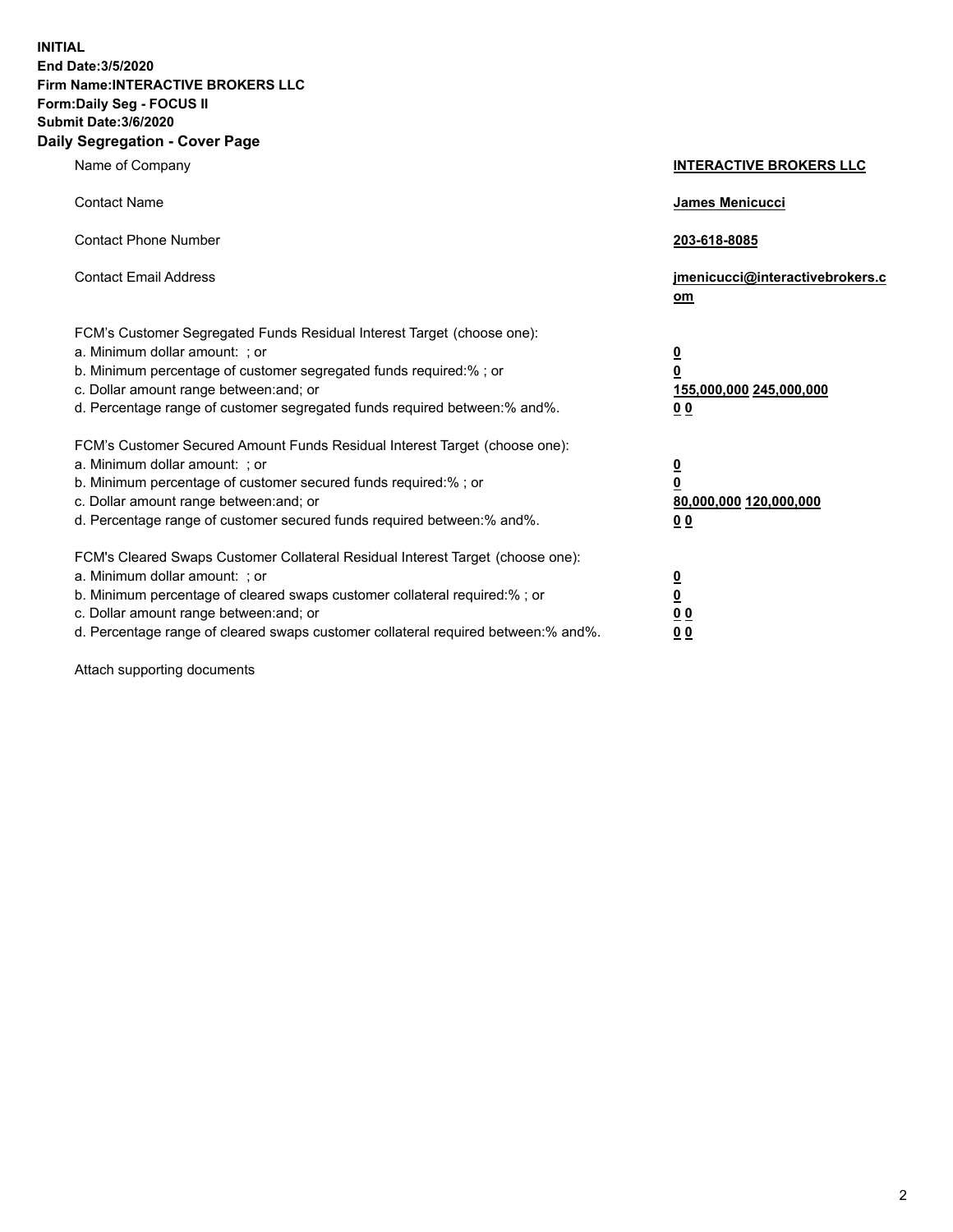## **INITIAL End Date:3/5/2020 Firm Name:INTERACTIVE BROKERS LLC Form:Daily Seg - FOCUS II Submit Date:3/6/2020 Daily Segregation - Secured Amounts**

|     | Daily Jegregation - Jeculed Aniounts                                                                       |                                    |
|-----|------------------------------------------------------------------------------------------------------------|------------------------------------|
|     | Foreign Futures and Foreign Options Secured Amounts                                                        |                                    |
|     | Amount required to be set aside pursuant to law, rule or regulation of a foreign                           | $0$ [7305]                         |
|     | government or a rule of a self-regulatory organization authorized thereunder                               |                                    |
| 1.  | Net ledger balance - Foreign Futures and Foreign Option Trading - All Customers                            |                                    |
|     | A. Cash                                                                                                    | 522, 165, 426 [7315]               |
|     | B. Securities (at market)                                                                                  | $0$ [7317]                         |
| 2.  | Net unrealized profit (loss) in open futures contracts traded on a foreign board of trade                  | -3,563,736 [7325]                  |
| 3.  | Exchange traded options                                                                                    |                                    |
|     | a. Market value of open option contracts purchased on a foreign board of trade                             | 100,431 [7335]                     |
|     | b. Market value of open contracts granted (sold) on a foreign board of trade                               | -191,464 [7337]                    |
| 4.  | Net equity (deficit) (add lines 1. 2. and 3.)                                                              | 518,510,657 [7345]                 |
| 5.  | Account liquidating to a deficit and account with a debit balances - gross amount                          | 17,254 [7351]                      |
|     | Less: amount offset by customer owned securities                                                           | 0 [7352] 17,254 [7354]             |
| 6.  | Amount required to be set aside as the secured amount - Net Liquidating Equity                             | 518,527,911 [7355]                 |
|     | Method (add lines 4 and 5)                                                                                 |                                    |
| 7.  | Greater of amount required to be set aside pursuant to foreign jurisdiction (above) or line                | 518,527,911 [7360]                 |
|     | 6.                                                                                                         |                                    |
|     | FUNDS DEPOSITED IN SEPARATE REGULATION 30.7 ACCOUNTS                                                       |                                    |
| 1.  | Cash in banks                                                                                              |                                    |
|     | A. Banks located in the United States                                                                      | 61,897,542 [7500]                  |
|     | B. Other banks qualified under Regulation 30.7                                                             | 0 [7520] 61,897,542 [7530]         |
| 2.  | Securities                                                                                                 |                                    |
|     | A. In safekeeping with banks located in the United States                                                  | 447,984,200 [7540]                 |
|     | B. In safekeeping with other banks qualified under Regulation 30.7                                         | 0 [7560] 447,984,200 [7570]        |
| 3.  | Equities with registered futures commission merchants                                                      |                                    |
|     | A. Cash                                                                                                    | $0$ [7580]                         |
|     | <b>B.</b> Securities                                                                                       | $0$ [7590]                         |
|     | C. Unrealized gain (loss) on open futures contracts                                                        | $0$ [7600]                         |
|     | D. Value of long option contracts                                                                          | $0$ [7610]                         |
|     | E. Value of short option contracts                                                                         | 0 [7615] 0 [7620]                  |
| 4.  | Amounts held by clearing organizations of foreign boards of trade                                          |                                    |
|     | A. Cash                                                                                                    | $Q$ [7640]                         |
|     | <b>B.</b> Securities                                                                                       | $0$ [7650]                         |
|     | C. Amount due to (from) clearing organization - daily variation                                            | $0$ [7660]                         |
|     | D. Value of long option contracts                                                                          | $0$ [7670]                         |
|     | E. Value of short option contracts                                                                         | 0 [7675] 0 [7680]                  |
| 5.  | Amounts held by members of foreign boards of trade                                                         |                                    |
|     | A. Cash                                                                                                    | 108,400,723 [7700]                 |
|     | <b>B.</b> Securities                                                                                       | $0$ [7710]                         |
|     | C. Unrealized gain (loss) on open futures contracts                                                        | 22,957,265 [7720]                  |
|     | D. Value of long option contracts                                                                          | 100,431 [7730]                     |
|     | E. Value of short option contracts                                                                         | -191,464 [7735] 131,266,955 [7740] |
| 6.  | Amounts with other depositories designated by a foreign board of trade                                     | 0 [7760]                           |
| 7.  | Segregated funds on hand                                                                                   | $0$ [7765]                         |
| 8.  | Total funds in separate section 30.7 accounts                                                              | 641,148,697 [7770]                 |
| 9.  | Excess (deficiency) Set Aside for Secured Amount (subtract line 7 Secured Statement<br>Page 1 from Line 8) | 122,620,786 [7380]                 |
| 10. | Management Target Amount for Excess funds in separate section 30.7 accounts                                | 80,000,000 [7780]                  |
| 11. | Excess (deficiency) funds in separate 30.7 accounts over (under) Management Target                         | 42,620,786 [7785]                  |
|     |                                                                                                            |                                    |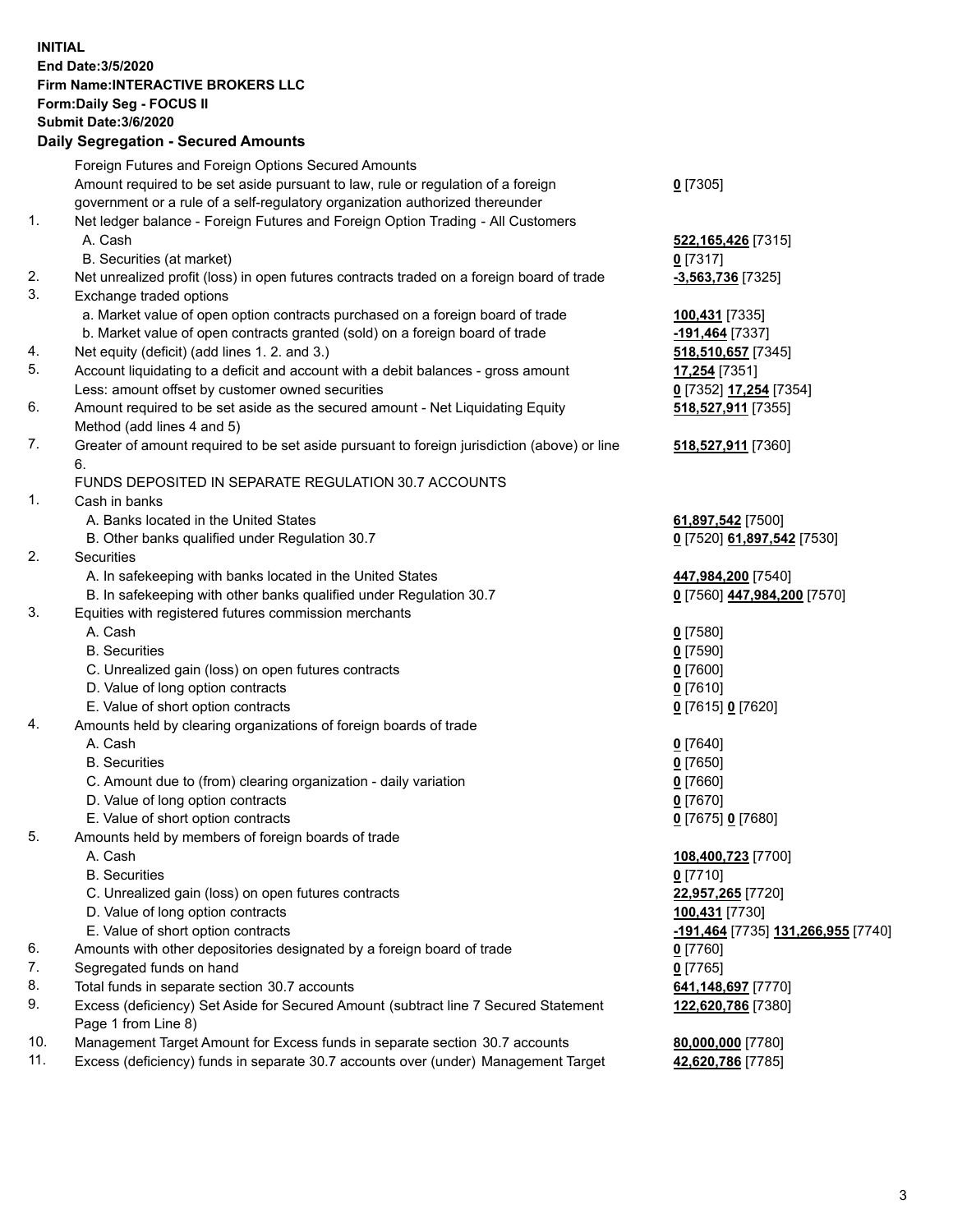**INITIAL End Date:3/5/2020 Firm Name:INTERACTIVE BROKERS LLC Form:Daily Seg - FOCUS II Submit Date:3/6/2020 Daily Segregation - Segregation Statement** SEGREGATION REQUIREMENTS(Section 4d(2) of the CEAct) 1. Net ledger balance A. Cash **4,511,904,916** [7010] B. Securities (at market) **0** [7020] 2. Net unrealized profit (loss) in open futures contracts traded on a contract market **7,700,155** [7030] 3. Exchange traded options A. Add market value of open option contracts purchased on a contract market **542,879,686** [7032] B. Deduct market value of open option contracts granted (sold) on a contract market **-550,698,383** [7033] 4. Net equity (deficit) (add lines 1, 2 and 3) **4,511,786,374** [7040] 5. Accounts liquidating to a deficit and accounts with debit balances - gross amount **934,472** [7045] Less: amount offset by customer securities **0** [7047] **934,472** [7050] 6. Amount required to be segregated (add lines 4 and 5) **4,512,720,846** [7060] FUNDS IN SEGREGATED ACCOUNTS 7. Deposited in segregated funds bank accounts A. Cash **1,424,223,851** [7070] B. Securities representing investments of customers' funds (at market) **1,784,098,270** [7080] C. Securities held for particular customers or option customers in lieu of cash (at market) **0** [7090] 8. Margins on deposit with derivatives clearing organizations of contract markets A. Cash **4,841,186** [7100] B. Securities representing investments of customers' funds (at market) **1,488,700,938** [7110] C. Securities held for particular customers or option customers in lieu of cash (at market) **0** [7120] 9. Net settlement from (to) derivatives clearing organizations of contract markets **18,906,198** [7130] 10. Exchange traded options A. Value of open long option contracts **541,899,395** [7132] B. Value of open short option contracts **-550,300,874** [7133] 11. Net equities with other FCMs A. Net liquidating equity **0** [7140] B. Securities representing investments of customers' funds (at market) **0** [7160] C. Securities held for particular customers or option customers in lieu of cash (at market) **0** [7170] 12. Segregated funds on hand **0** [7150] 13. Total amount in segregation (add lines 7 through 12) **4,712,368,964** [7180] 14. Excess (deficiency) funds in segregation (subtract line 6 from line 13) **199,648,118** [7190] 15. Management Target Amount for Excess funds in segregation **155,000,000** [7194] 16. Excess (deficiency) funds in segregation over (under) Management Target Amount **44,648,118** [7198]

Excess